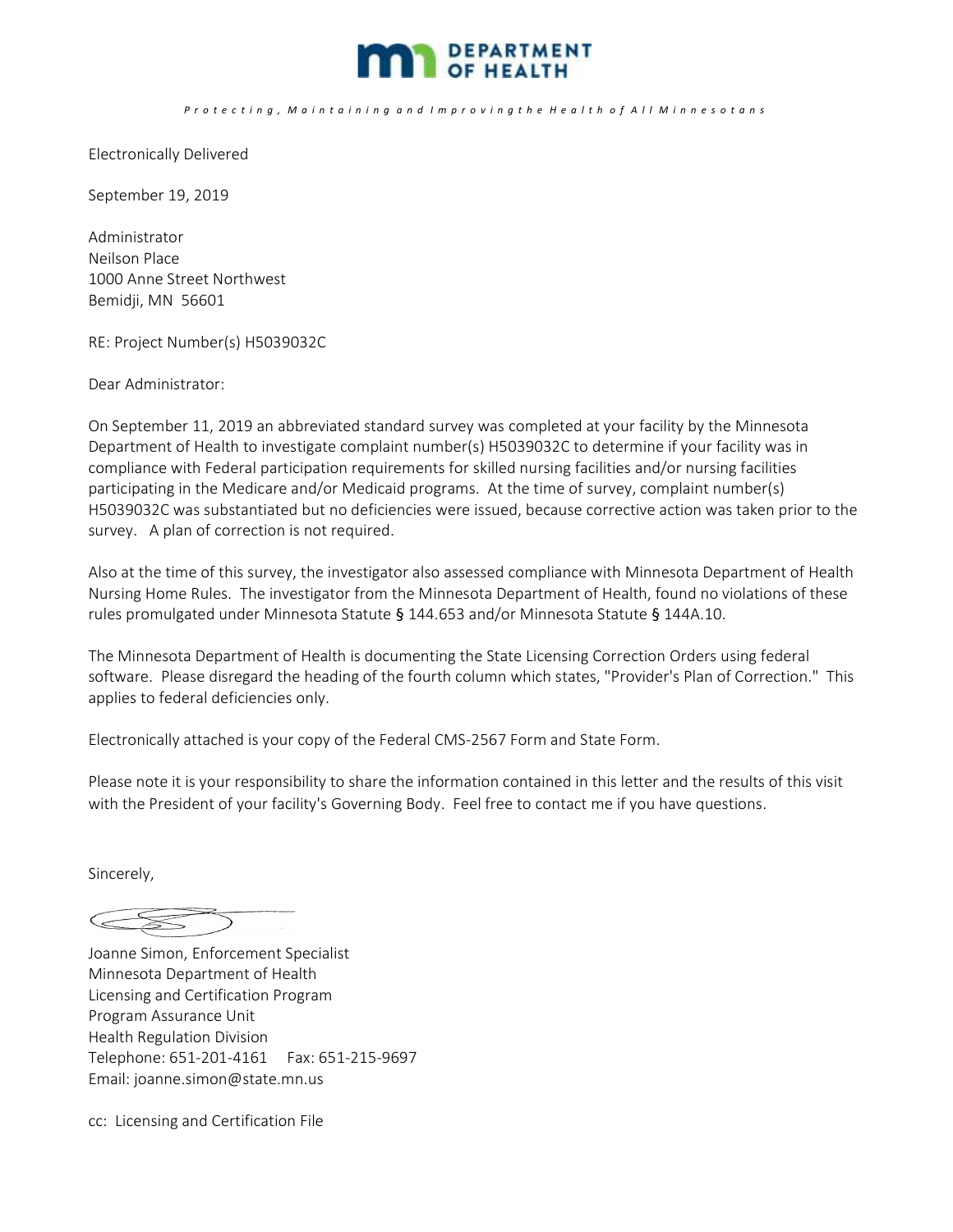| FUNIMAFFNUVED<br>CENTERS FOR MEDICARE & MEDICAID SERVICES<br>OMB NO. 0938-0391 |                                                                                                                                                                                                                                                                                                                                                                                                                                                                                                                                                                                                                                                                                                                                                                                                                                                                                                                                                                                           |                                                                       |                            |  |                                                                                                                          |                                      |             |  |
|--------------------------------------------------------------------------------|-------------------------------------------------------------------------------------------------------------------------------------------------------------------------------------------------------------------------------------------------------------------------------------------------------------------------------------------------------------------------------------------------------------------------------------------------------------------------------------------------------------------------------------------------------------------------------------------------------------------------------------------------------------------------------------------------------------------------------------------------------------------------------------------------------------------------------------------------------------------------------------------------------------------------------------------------------------------------------------------|-----------------------------------------------------------------------|----------------------------|--|--------------------------------------------------------------------------------------------------------------------------|--------------------------------------|-------------|--|
| STATEMENT OF DEFICIENCIES<br>AND PLAN OF CORRECTION                            |                                                                                                                                                                                                                                                                                                                                                                                                                                                                                                                                                                                                                                                                                                                                                                                                                                                                                                                                                                                           | (X1) PROVIDER/SUPPLIER/CLIA<br><b>IDENTIFICATION NUMBER:</b>          | (X2) MULTIPLE CONSTRUCTION |  |                                                                                                                          | (X3) DATE SURVEY<br><b>COMPLETED</b> |             |  |
|                                                                                |                                                                                                                                                                                                                                                                                                                                                                                                                                                                                                                                                                                                                                                                                                                                                                                                                                                                                                                                                                                           | 245039                                                                | <b>B. WING</b>             |  |                                                                                                                          | C<br>09/11/2019                      |             |  |
| NAME OF PROVIDER OR SUPPLIER                                                   |                                                                                                                                                                                                                                                                                                                                                                                                                                                                                                                                                                                                                                                                                                                                                                                                                                                                                                                                                                                           |                                                                       |                            |  | STREET ADDRESS, CITY, STATE, ZIP CODE                                                                                    |                                      |             |  |
| <b>NEILSON PLACE</b>                                                           |                                                                                                                                                                                                                                                                                                                                                                                                                                                                                                                                                                                                                                                                                                                                                                                                                                                                                                                                                                                           |                                                                       |                            |  | <b>1000 ANNE STREET NORTHWEST</b><br>BEMIDJI, MN 56601                                                                   |                                      |             |  |
| $(X4)$ ID<br>PREFIX<br>TAG                                                     | SUMMARY STATEMENT OF DEFICIENCIES<br>(EACH DEFICIENCY MUST BE PRECEDED BY FULL<br>REGULATORY OR LSC IDENTIFYING INFORMATION)                                                                                                                                                                                                                                                                                                                                                                                                                                                                                                                                                                                                                                                                                                                                                                                                                                                              |                                                                       | ID<br><b>PREFIX</b><br>TAG |  | PROVIDER'S PLAN OF CORRECTION<br>(EACH CORRECTIVE ACTION SHOULD BE<br>CROSS-REFERENCED TO THE APPROPRIATE<br>DEFICIENCY) | (X5)<br><b>COMPLETION</b><br>DATE    |             |  |
| F 000                                                                          | <b>INITIAL COMMENTS</b>                                                                                                                                                                                                                                                                                                                                                                                                                                                                                                                                                                                                                                                                                                                                                                                                                                                                                                                                                                   |                                                                       | F 000                      |  |                                                                                                                          |                                      |             |  |
|                                                                                | On 9/10/19, to 9/11/19, an abbreviated standard<br>survey was completed at your facility by the<br>Minnesota Department of Health to determine if<br>your facility was in compliance with requirements<br>of 42 CFR Part 483, Subpart B, and<br>Requirements for Long Term Care Facilities.<br>The following complaint was found to be<br>substantiated with no deficiency cited:<br>H5039032C<br>The facility's plan of correction (POC) will serve<br>as your allegation of compliance upon the<br>Department's acceptance. Because you are<br>enrolled in ePOC, your signature is not required<br>at the bottom of the first page of the CMS-2567<br>form. Your electronic submission of the POC will<br>be used as verification of compliance.<br>Upon receipt of an acceptable electronic POC,<br>an on-site revisit of your facility may be<br>conducted to validate that substantial compliance<br>with the regulations has been attained in<br>accordance with your verification. |                                                                       |                            |  |                                                                                                                          |                                      |             |  |
|                                                                                |                                                                                                                                                                                                                                                                                                                                                                                                                                                                                                                                                                                                                                                                                                                                                                                                                                                                                                                                                                                           | LABORATORY DIRECTOR'S OR PROVIDER/SUPPLIER REPRESENTATIVE'S SIGNATURE |                            |  | TITLE                                                                                                                    |                                      | $(X6)$ DATE |  |

Electronically Signed 09/20/2019

Any deficiency statement ending with an asterisk (\*) denotes a deficiency which the institution may be excused from correcting providing it is determined that other safeguards provide sufficient protection to the patients. (See instructions.) Except for nursing homes, the findings stated above are disclosable 90 days following the date of survey whether or not a plan of correction is provided. For nursing homes, the above findings and plans of correction are disclosable 14 days following the date these documents are made available to the facility. If deficiencies are cited, an approved plan of correction is requisite to continued program participation.

DEPARTMENT OF HEALTH AND HUMAN SERVICES

PRINTED: 11/01/2019 FORM APPROVED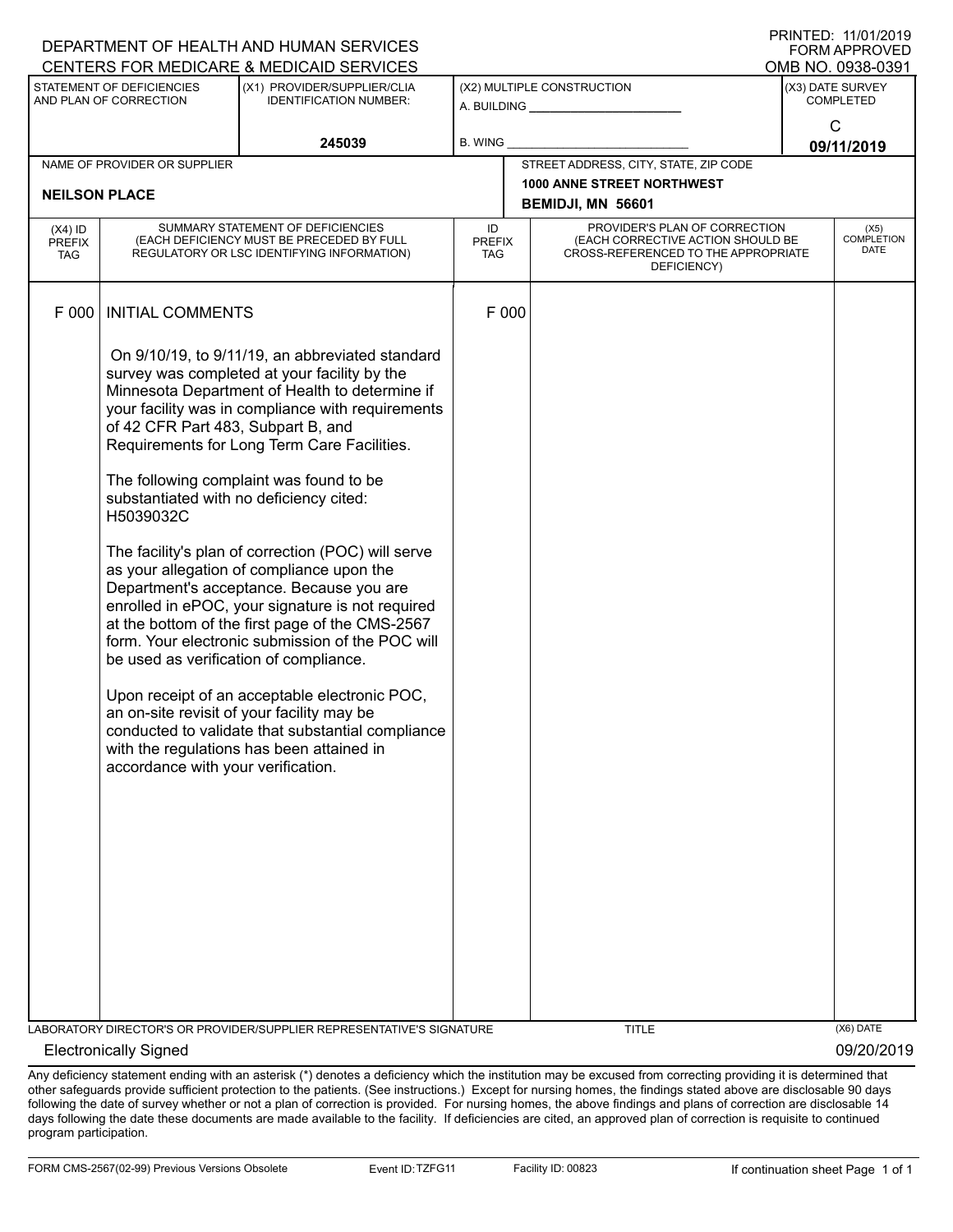## PRINTED: 11/01/2019 FORM APPROVED

|                                                     | Minnesota Department of Health                        |                                                                                                                                                                                                                                                                                                                                                                                                                                                                                                                |                                                           |                                                                                                                          |                                 |
|-----------------------------------------------------|-------------------------------------------------------|----------------------------------------------------------------------------------------------------------------------------------------------------------------------------------------------------------------------------------------------------------------------------------------------------------------------------------------------------------------------------------------------------------------------------------------------------------------------------------------------------------------|-----------------------------------------------------------|--------------------------------------------------------------------------------------------------------------------------|---------------------------------|
| STATEMENT OF DEFICIENCIES<br>AND PLAN OF CORRECTION |                                                       | (X1) PROVIDER/SUPPLIER/CLIA<br><b>IDENTIFICATION NUMBER:</b>                                                                                                                                                                                                                                                                                                                                                                                                                                                   | (X2) MULTIPLE CONSTRUCTION<br>A. BUILDING: ______________ | (X3) DATE SURVEY<br><b>COMPLETED</b>                                                                                     |                                 |
|                                                     |                                                       | 00823                                                                                                                                                                                                                                                                                                                                                                                                                                                                                                          | B. WING                                                   |                                                                                                                          | C<br>09/11/2019                 |
|                                                     | NAME OF PROVIDER OR SUPPLIER                          |                                                                                                                                                                                                                                                                                                                                                                                                                                                                                                                |                                                           | STREET ADDRESS, CITY, STATE, ZIP CODE                                                                                    |                                 |
| <b>NEILSON PLACE</b>                                |                                                       |                                                                                                                                                                                                                                                                                                                                                                                                                                                                                                                | BEMIDJI, MN 56601                                         | <b>1000 ANNE STREET NORTHWEST</b>                                                                                        |                                 |
| $(X4)$ ID<br><b>PREFIX</b><br><b>TAG</b>            |                                                       | SUMMARY STATEMENT OF DEFICIENCIES<br>(EACH DEFICIENCY MUST BE PRECEDED BY FULL<br>REGULATORY OR LSC IDENTIFYING INFORMATION)                                                                                                                                                                                                                                                                                                                                                                                   | ID<br><b>PREFIX</b><br>TAG                                | PROVIDER'S PLAN OF CORRECTION<br>(EACH CORRECTIVE ACTION SHOULD BE<br>CROSS-REFERENCED TO THE APPROPRIATE<br>DEFICIENCY) | (X5)<br><b>COMPLETE</b><br>DATE |
|                                                     | 2 000 Initial Comments                                |                                                                                                                                                                                                                                                                                                                                                                                                                                                                                                                | 2 0 0 0                                                   |                                                                                                                          |                                 |
|                                                     | *****ATTENTION******<br>NH LICENSING CORRECTION ORDER |                                                                                                                                                                                                                                                                                                                                                                                                                                                                                                                |                                                           |                                                                                                                          |                                 |
|                                                     |                                                       |                                                                                                                                                                                                                                                                                                                                                                                                                                                                                                                |                                                           |                                                                                                                          |                                 |
|                                                     | the Minnesota Department of Health.                   | In accordance with Minnesota Statute, section<br>144A.10, this correction order has been issued<br>pursuant to a survey. If, upon reinspection, it is<br>found that the deficiency or deficiencies cited<br>herein are not corrected, a fine for each violation<br>not corrected shall be assessed in accordance<br>with a schedule of fines promulgated by rule of                                                                                                                                            |                                                           |                                                                                                                          |                                 |
|                                                     | corrected.                                            | Determination of whether a violation has been<br>corrected requires compliance with all<br>requirements of the rule provided at the tag<br>number and MN Rule number indicated below.<br>When a rule contains several items, failure to<br>comply with any of the items will be considered<br>lack of compliance. Lack of compliance upon<br>re-inspection with any item of multi-part rule will<br>result in the assessment of a fine even if the item<br>that was violated during the initial inspection was |                                                           |                                                                                                                          |                                 |
|                                                     |                                                       | You may request a hearing on any assessments<br>that may result from non-compliance with these<br>orders provided that a written request is made to<br>the Department within 15 days of receipt of a<br>notice of assessment for non-compliance.                                                                                                                                                                                                                                                               |                                                           |                                                                                                                          |                                 |
|                                                     | <b>INITIAL COMMENTS:</b>                              | On 9/10/19, through 9/11/19, an abbreviated<br>survey was conducted to determine compliance<br>of state licensure. Your facility was found to be in<br>compliance with the MN state licensure.                                                                                                                                                                                                                                                                                                                 |                                                           |                                                                                                                          |                                 |
|                                                     |                                                       | The following complaint(s) were found to be<br>substantiated, but no deficiencies were written:                                                                                                                                                                                                                                                                                                                                                                                                                |                                                           |                                                                                                                          |                                 |
|                                                     | Minnesota Department of Health                        | LABORATORY DIRECTOR'S OR PROVIDER/SUPPLIER REPRESENTATIVE'S SIGNATURE                                                                                                                                                                                                                                                                                                                                                                                                                                          |                                                           | <b>TITLE</b>                                                                                                             | (X6) DATE                       |
|                                                     | <b>Electronically Signed</b>                          |                                                                                                                                                                                                                                                                                                                                                                                                                                                                                                                |                                                           |                                                                                                                          | 09/20/19                        |
| <b>STATE FORM</b>                                   |                                                       |                                                                                                                                                                                                                                                                                                                                                                                                                                                                                                                | 6899                                                      | TZFG11                                                                                                                   | If continuation sheet 1 of 2    |